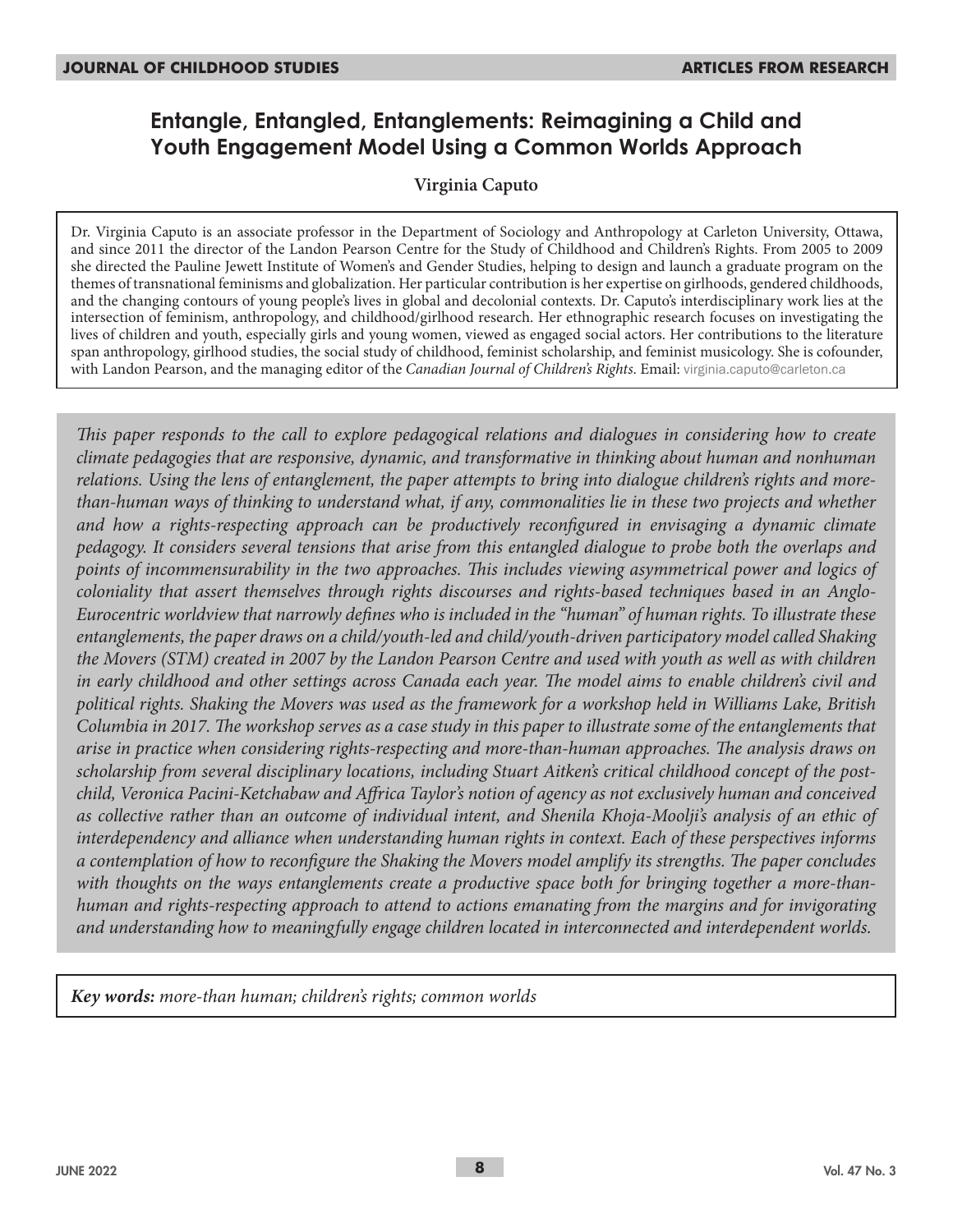Entangle, entangled, entanglements. Bronwyn Davies (2019) discusses entanglements as a constant interweaving process wherein children "resist, challenge, indulge and transgress gendered ways of becoming through their interand intra-actions with humans (e.g., peers, parents, educators), nonhumans (e.g., material, animal) and the morethan-human (e.g., computers)" (p. 37). Using the lens of entanglement, the purpose of this article is to consider the possibility of an entangled space that draws together elements of rights-based and common worlds approaches to bring them into dialogue. According to Affrica Taylor and Miriam Giugni (2012), a common worlds approach is "a conceptual framework developed to reconceptualise inclusion in early childhood communities. Common worlds take account of children's relations with all the others in their worlds—including the more-than-human others" (p. 108). This view employs an expansive concept of agency where human relationships emerge and are entangled with nonhuman and more-than-human others. While drawing on a common worlds approach, my intent is not to reconcile it with a rights-based one; rather, it is to attempt to create a space to consider how to broaden a rightsbased approach with its individualizing tendencies by using a lens of entangled human, nonhuman, and morethan-human relations.

The impetus for thinking about the possibility of overlaps in these two projects of children's rights and common worlds approaches stems from identifying a gap in the way that a child and youth engagement model called Shaking the Movers (STM), with which I have been involved through the Landon Pearson Children's Rights Centre, employs a rights-based approach after seeing it unfold several times in practice. Briefly, the Honourable Landon Pearson and her colleagues created the STM model over a decade ago to fulfill their interest in designing a youth-driven and youth-led workshop where young people could explore their rights while adult allies remained on the periphery of the workshop space (Pearson & Collins, 2011). The original idea was to create a model to engage children and young people in rights conversations and activities while disrupting an adult-centric design. The goals of the model are threefold: to gain awareness of the Convention on the Rights of the Child (CRC), to explore connections between civil and political rights and young people's lives in practical contexts, and to develop understanding of associations among childhood, young adulthood, rights, and social change in a contemporary context.

The model that Pearson and her colleagues envisaged in 2007 would amplify children's perspectives and views and offer them an opportunity to learn more about the CRC, their civil and political rights, and how to activate their rights in substantive ways. The idea was to create a design with children and young people at the centre of organizing, directing, and implementing the model with their peers, while adults could act as allies by offering logistical support and by listening and then responding to children's and young people's views and concerns with tangible actions.

While a premise of the model is its relational element, one of the issues that came to my attention was how this relational element could be reconciled with the individualized, neoliberal conception of rights used to frame the model that reflects Western notions of autonomy, choice, and freedom. By this I mean that the Shaking the Movers model assumes an autonomous individual and upholds a particular view of children and childhood that is steeped in Western values and norms, presuming, for instance, that children have both the freedom and capability to ensure their rights will be upheld. Thus, the universality of rights is emphasized with duty bearers held accountable, although in practice they merely need to be informed of, and acknowledge, children's perspectives. While the model has been revised over the years to address relational critiques, gaps remain in the model's design and how and whether it fully attends to relational and contextual features.

Since 2007, the Landon Pearson Centre has supported Shaking the Movers workshops in many regions in Canada. In 2019, for instance, workshops were held with children and young people aged 8 to 17 in locations including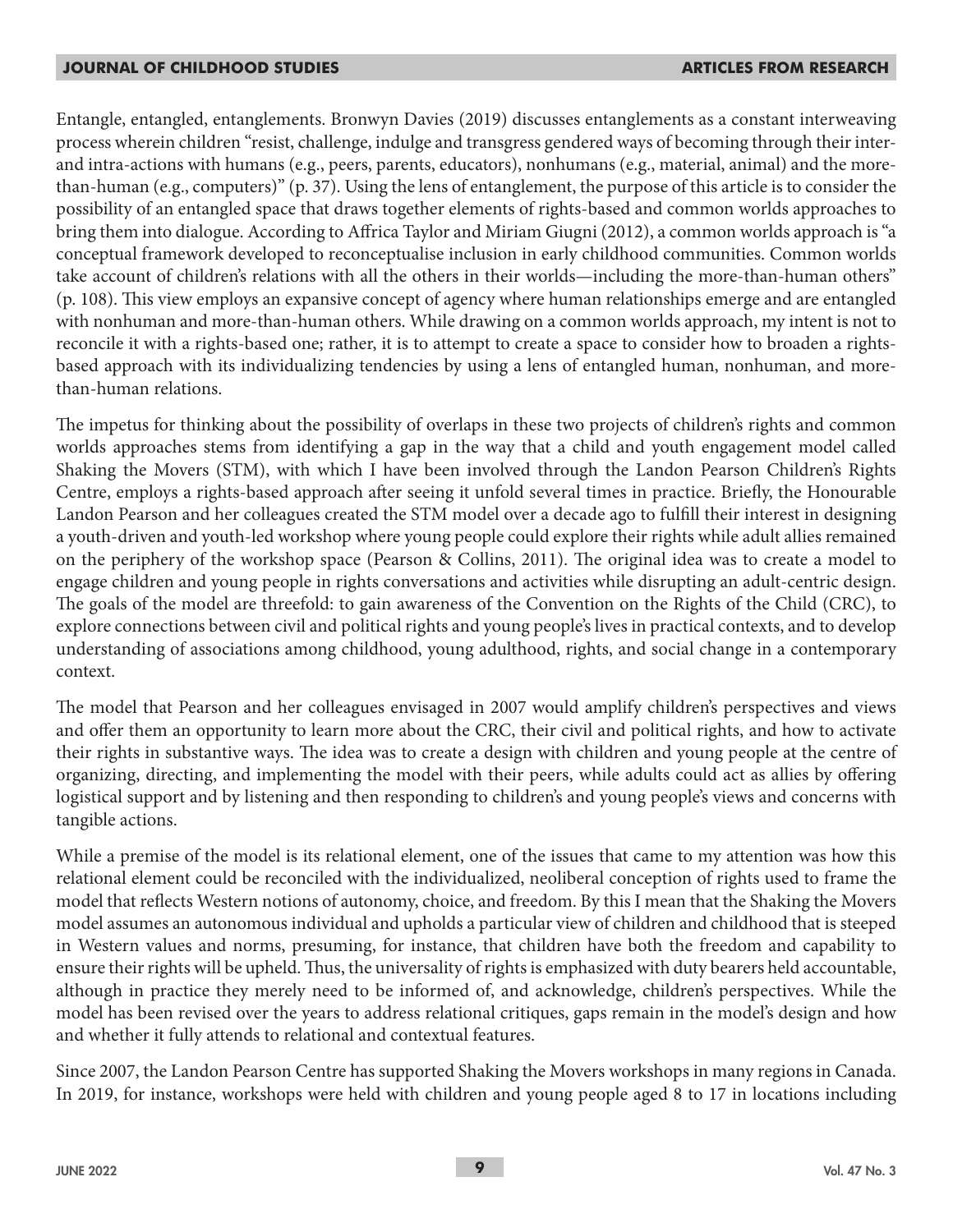Ottawa, Toronto, Montreal, Moncton, Iqaluit, Edmonton, and Vancouver, and Shaking the Movers early childhood workshops were piloted with younger children aged 3 to 5. With the assistance of local academic partners who help to provide the infrastructure for the workshops, young people design the content and lead and facilitate each workshop, which is organized around a particular theme (or an article of the CRC) decided on by the previous year's young participants. Originally, from 2007 to 2011, the workshops were organized and hosted by the Landon Pearson Centre over a two-day weekend on the Carleton University campus in Ottawa. Participants and their chaperones stayed in the campus residences and attended the workshop on Saturday and Sunday, with informal activities on Saturday evening. Since 2011, workshops have moved to regional locations and some have been designed as one-day events. Since 2020, they have been held virtually on Zoom due to the COVID-19 pandemic. Each workshop has a lead academic organizer who works with several youth facilitators. They meet ahead of each Shaking the Movers workshop to discuss the themes they would like to highlight with the participants and subsequently devise arts-based activities to explore each theme at the event. The workshop usually begins with an overview and discussion of the articles of the CRC that pertain to the theme. Youth facilitators lead this overview presentation. Following this opening session, the day is divided into different activities. The event ends with a circle gathering to acknowledge everyone's participation and to discuss next steps that participants would like to see happen. In whatever configuration, the workshop is in the hands of young people; they act as facilitators, participants, and note-takers and author the culminating report that captures young peoples' words, artwork, perspectives, and concerns. These reports are circulated by the Landon Pearson Centre to "movers" adults who make decisions on behalf of children and young people in different sectors, including academia, government, policy, education, health and legal sectors, and child- and youth-serving agencies. Landon Pearson circulates the culminating reports to members of her Child Rights Academic Network (CRAN), whose members include academics, advocates, lawyers, nongovernmental and government employees working with child and youth issues, and graduate students.<sup>1</sup> Consistently, STM workshop participants report that STM provides an opportunity for them to participate authentically, in part because the model supports a process locally owned by children themselves. Over the past 14 years, STM has grown into a sustainable participatory structure that forges connections between young people and adults in a dialogue about what is important to children and how this can impact decision-making processes that uphold and respect children's civil and political rights. The workshops have generated a cohort of children and young people who are now aware of their rights, understand how international human rights legislation affects their lives, and are able to speak for themselves and on behalf of their peers from an informed position. STM supports and recognizes children's capacities for participation as active citizens who know and understand that they are important and their civil and political rights matter. What seems evident from feedback from participants over the years is that when children and young people find themselves in places they perceive as safe, they are more likely to express their views and experiences. One clear and consistent message heard from young people after they attend an STM workshop is that it is the first time they have felt that their views and perspectives have been heard and taken seriously. They report feeling an enhanced level of confidence both as individuals and as part of a larger collective to effectively address issues relevant for young people's lives through their new understanding of a rights-based approach. The culminating reports document stories of personal growth and awareness and a broadened view of the ways rights are intertwined with lived experiences. The creative and collaborative STM space enables these connections and reflections to flourish by transferring power to children and young people and consistently positioning them as the ones who lead the movers. Participants have reported leaving STM workshops understanding that as rights holders, they can hold to account the duty bearers who make decisions on their behalf.

Thus the Shaking the Movers workshops have been highly successful in bringing together children and young people to discuss the CRC and learn about their rights. However, a gap remains regarding the model's relational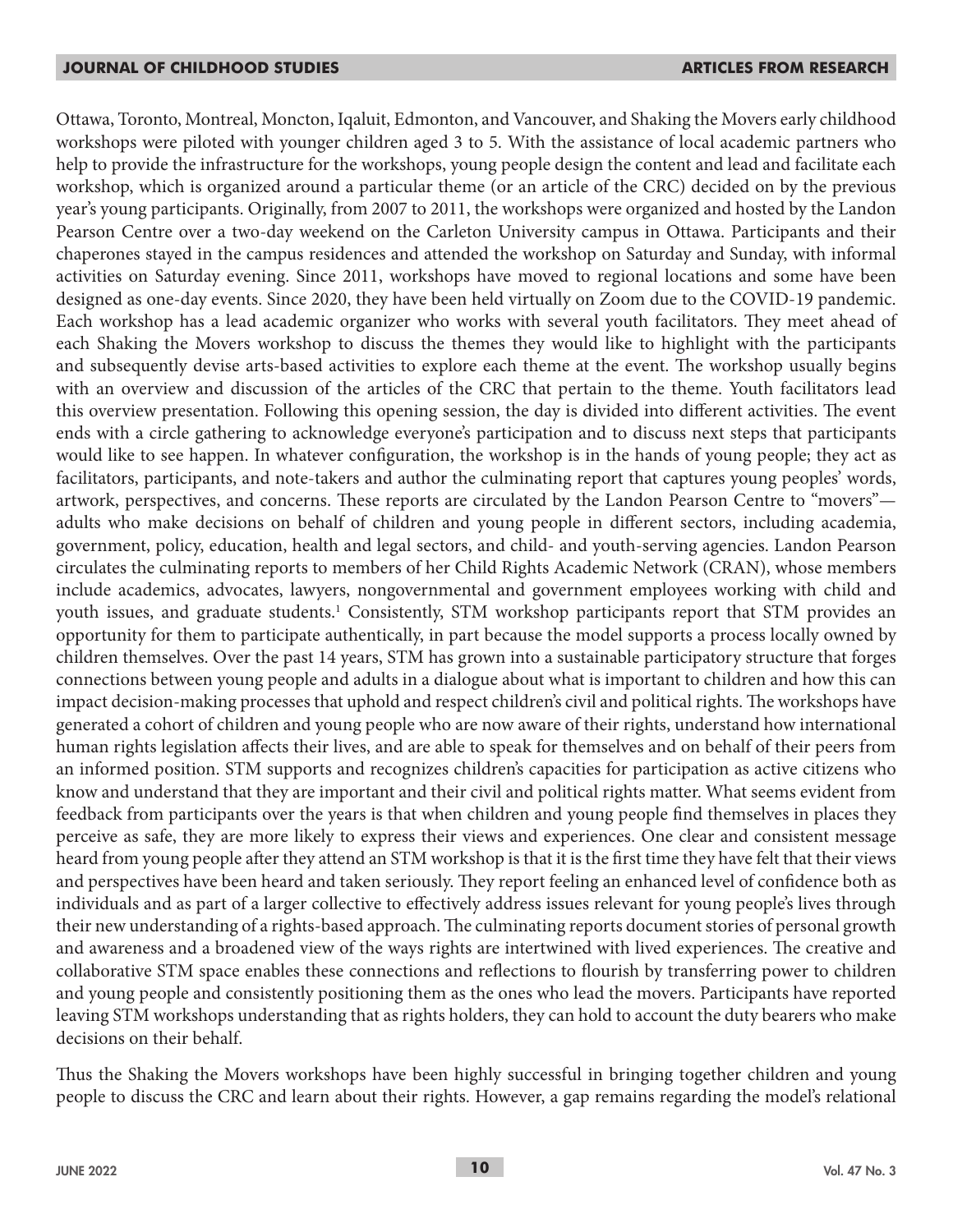aspect. In this regard, my argument is twofold. First, given that participation is at the core of the model, more attention needs to be paid to the overemphasis on individuals and less on participation viewed as relational, entangled, and dependent on having access and opportunities in the context of diverse social relationships. The gap in my view is to move beyond a focus on children and youth, to decenter the model (Spyrou et al., 2019), in order to attend to structures of inequality and oppression that situate individuals in contexts and in relations with others in a far more complex way than the present model allows. Second, while the workshop enables children and young people to "shake the movers," there is no mechanism in place to assess whether movers have implemented the recommendations articulated by STM participants, nor is there any mechanism to make adults accountable to children and young people. This gap could be addressed with an entanglement model that sees intergenerational activism and advocacy as a possibility.

## **Shaking the Movers: An example from Williams Lake, British Columbia**

In 2017, the Landon Pearson Centre supported local academic organizers to organize a Shaking the Movers workshop for children and young people living in Williams Lake, British Columbia. The organizers incorporated restorative justice elements into the original model design, and this modification is what piqued my initial curiosity that eventually led to the question posed in this paper. Given the presence of this restorative justice approach, I was interested in whether the Williams Lake workshop could be used as a case to understand whether and how a lens of entanglement might illuminate a way to reimagine Shaking the Movers to move beyond the individual child figure that anchors the design and is used in children's rights discourse. My interest is in contemplating youth engagement as an interrelationship among human, nonhuman, and more-than-human elements. Thus, using a critical childhood studies lens, the questions that frame this paper include: How can theorizing the entanglement at the interface of a human-centered rights-based approach and a common worlds perspective offer insights into developing a dynamic and responsive pedagogy? What effect does theorizing this entanglement have on understanding the workings of each approach? Finally, in what ways might the STM model be reconfigured, and how might this revised model account for and attend to contextual and relational elements, including settler colonial logics, racialized histories, and socio-political and economic inequalities that constitute the contexts in which the model is implemented?

Admittedly, theorizing this entanglement is hardly straightforward given that rights-based approaches are human-centered while common worlds approaches move the child focus to the periphery in order to attend to the interdependency of the human, nonhuman, and more-than-human. To consider Shaking the Movers, then, through a lens of entanglement requires a suspension of prioritizing either approach. One must also make a conceptual effort to see beyond discourses, including those that problematically invest in the universal child figure tethered to biology and immaturity, in order to disrupt the focus on the child in need of protection and to use the concept of interdependence to interrupt a static view that depends on a universal, normative, and individualized rights subject with choice, autonomy, and free will. Sarada Balagopalan (2018) traces the reliance on this rights subject and points to three broad models that emerge in children's rights scholarship: one that is philosophical, a second that has a pragmatic focus on implementation of rights provision, and a third focused on participation and an agentic child subject capable of exercising their rights (p. 127).

Each of the three models rests on a singular child figure and assumes a universal biology according to age that aligns with a Western bourgeois ideal of childhood circulated by the CRC (Boyden, 2003; Nieuwenhuys, 1998). The model in children's rights scholarship focusing on participation is perhaps most pertinent for the present consideration of Shaking the Movers with its emphasis on "voice" and its intent to provide young people with a space from which to speak. While the emphasis here may highlight agency that is lacking in the other children's rights models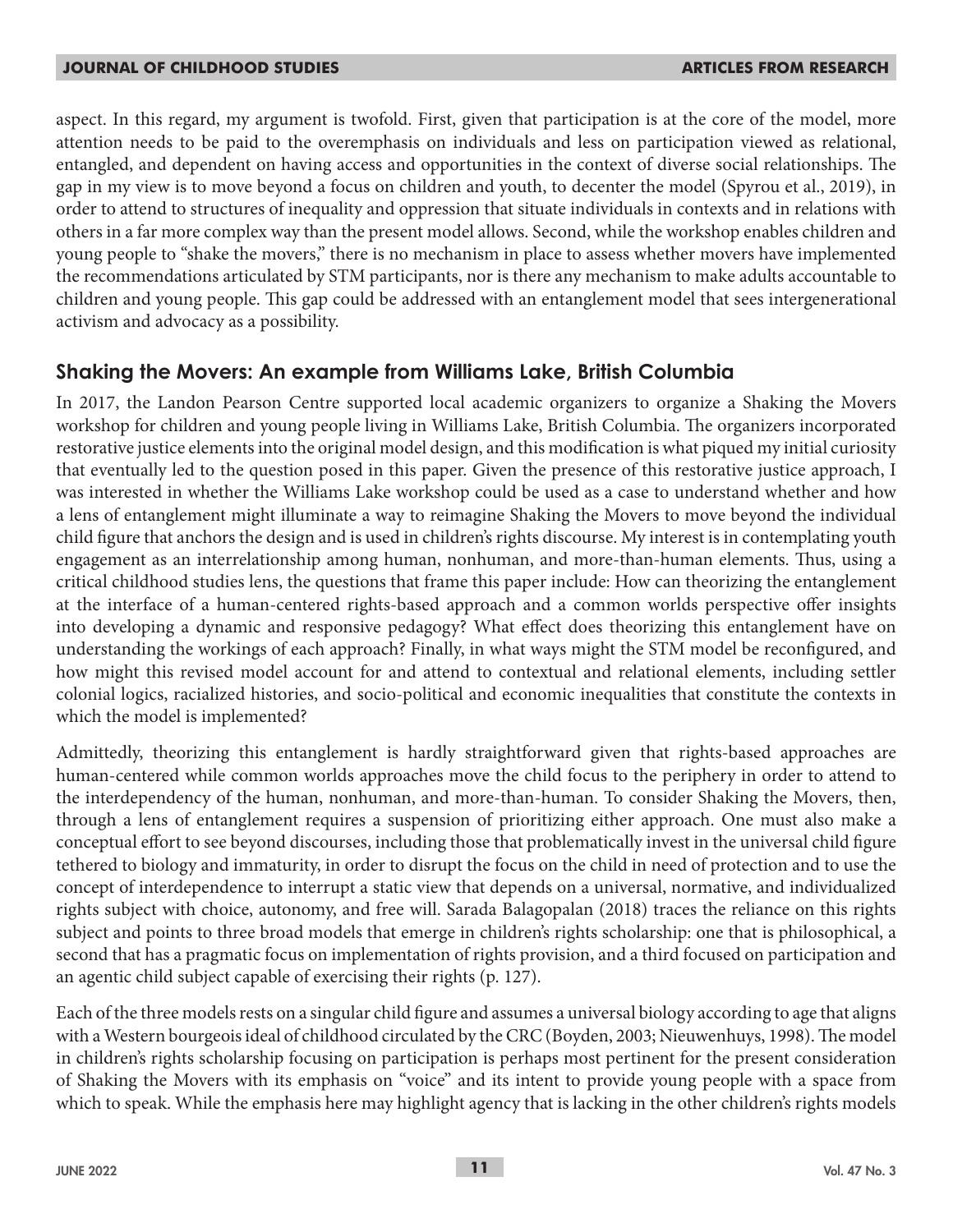Balagopalan highlights, which perceive children as needing protection, it nonetheless problematically posits agency as "giving voice" rather than viewing agency as a process. Critiques of this view of agency as transparent authenticity are found in recent critical childhood studies scholarship that seeks to decenter and move beyond the individual child figure to attend more specifically to relationality and contextual features of agency (Kraftl, 2006; Spyrou et al., 2018). In these critiques, agency does not begin from the assumption that all children possess a rights-based subjectivity; rather, they critically consider this formulation, the power that informs such a view, and the implications for children of deploying agency as choice and free will, especially for those living in racialized, postcolonial, and settler colonial contexts. Further, common worlds approaches conceptually regard agency by viewing humans as agentic subjects among many (Pacini-Ketchabaw & Khattar, 2018; Pacini-Ketchabaw & Taylor, 2019), although scholars note the destruction and violence that accrues from human agency (Haraway, 2008; Latour, 2005). Agency is viewed as productive of relations with others in the world rather than solely held by individuals, especially given the urgency that current environmental conditions demand (Cohen et al., 2011).

In addition to agency, the concept of responsibilization that rests on individual children as agents of the future emerges in children's rights discourses rather than a view that acknowledges their presence in the world of adults and the notion of a collective future. Responsibilization is embedded in the language of children as rights holders and adults as duty bearers, which features in children's rights discourse, including the Shaking the Movers model, where children also bear responsibility in this formulation. Not only does this language reflect neoliberal ideals, it positions children through individual agency as responsible to act to find solutions to the very problems they encounter in their lives rather than illuminating the structural features and the historical and cultural-political contexts in which children live. In effect, the language positions children as both the source of the problem and those who potentially hold, or could be held responsible to find, solutions to these problems. One example can be seen in how children are responsibilized as individual stewards of the environment and those who care for the natural world (conceived as existing separately from, rather than entangled with, adult's and young people's lives) where nature is to be acted upon and controlled. In this formulation, human mastery over the environment is enabled by a view of nature as a human resource. Thus, the neoliberal and colonialist views embedded in the language of responsibilization are at odds with common worlds approaches that attend to the interdependence and indivisibility of the concepts of children, childhood, nature, and environments, each of which is agentic and situated in dynamic historical and political contexts.

In view of these critiques of some of the conceptual features of children's rights discourse, attempting to locate points of overlap between rights-based and common worlds approaches presents significant challenges. However, Hanson and Nieuwenhuys's (2013) notion of children's rights as a "living practice" may provide a fruitful pathway. They argue that rights should be seen as an "imperfect compromise" negotiated at particular points in time and in specific contexts, albeit by individuals in relation with others. The question to consider is whether this view might be configured to recognize that despite the contradictory meanings children's rights hold, rights as living practice might be extended to encompass material, nonhuman, and more-than-human elements through an emphasis on interdependency rather than individuality to highlight relationality shaped by children's collective concerns.

In reflecting on the design of the STM model, it seems to me that the notions of both living practice and imperfect compromise might offer possibilities for reimagining this model, in part because elements that are central, such as place making, are relationally understood and rooted in the intricacies of locales that seek to honour children's lives in respectful and dignified ways. The "compromise" is to consider whether rights-based models that feature value-laden concepts such as rights, freedom, and choice, and that serve to problematically position the human as rational and self-interested, can be reconfigured in reconstituting STM in view of a common worlds approach. Shaking the Movers Williams Lake is an example of a workshop that places value in local, place-based action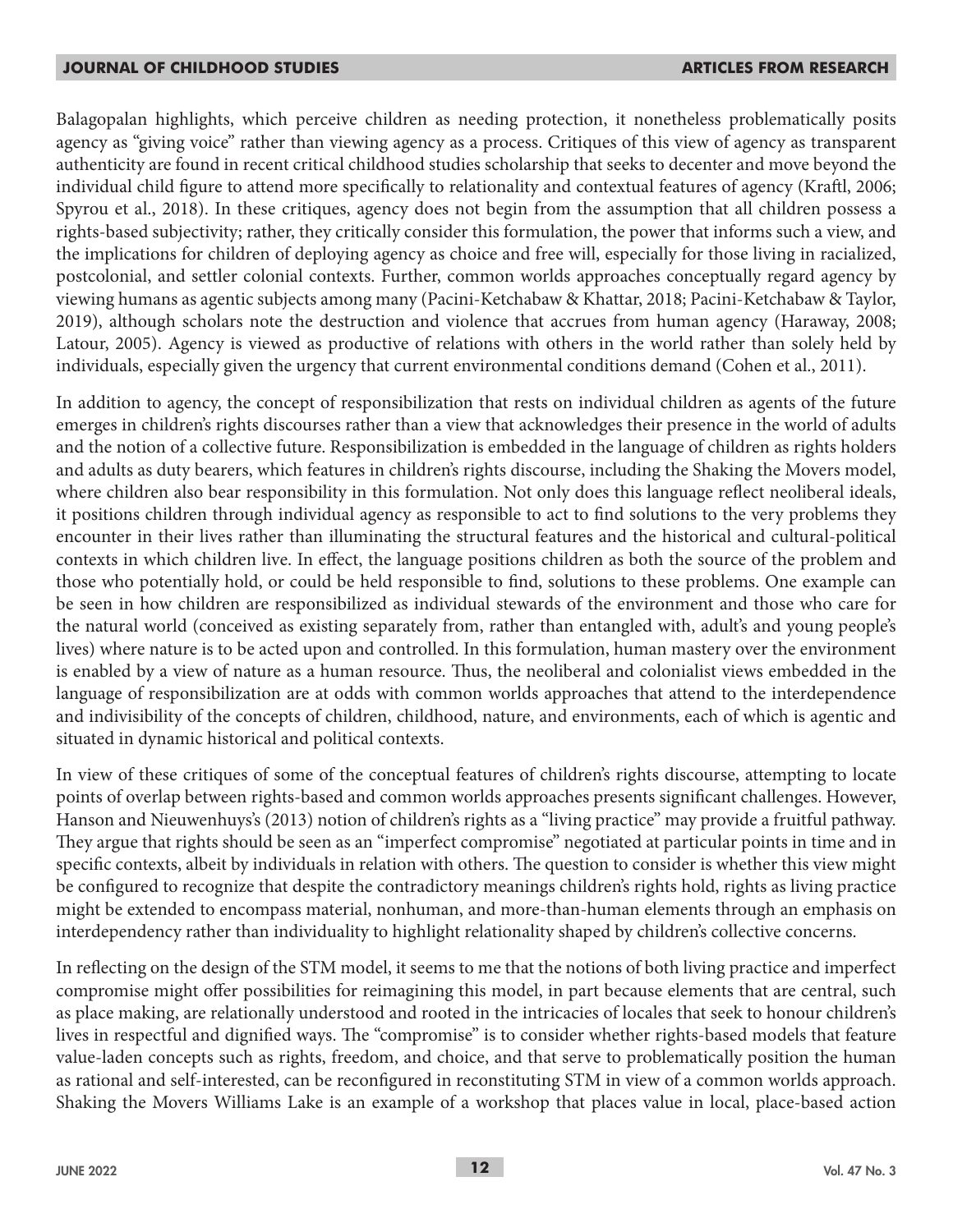thus activating ideas of connection, interdependence, and collectivity in recognizing multiple ways of living**.** The theme of "displacement and climate change" was explored at the workshop in Williams Lake, the site of a massive forest fire that had a profound effect on the community there. The forest fire is a significant element of the material conditions in which children are emplaced in Williams Lake that goes beyond an isolated incident. Rather, the fire that occurred in 2017 and devastated this community speaks not only to broader issues of the increasing threats due to the climate crisis but to the ways governments prioritize profits over people, neglect to develop sound ecological approaches, and fail to acknowledge a colonial history that enacted racist and violent policies that continue to harm Indigenous communities to this day. Indeed, Indigenous communities are disproportionately affected by wildfires, by contaminated water supplies, by lack of sufficient housing and insecure food sources, among other issues. For instance, according to a 2021 study by Sandy Erni and her colleagues published in the *Canadian Journal of Forest Research*, approximately 4.1 million people, or 12.3 percent of the Canadian population, reside within "wildland– human interface (WHI) areas, where forest fuels intermingle with or abut housing, industry, and infrastructure" (p. 1). The authors go on to say that "fire activity is expected to increase further in the coming decades as a result of climate change" (p. 1357). The deadly fire in Lytton, British Columbia, in June 2021 that killed two people and destroyed the entire town is one devastating example.

The Landon Pearson Centre's partner at Simon Fraser University organized STM Williams Lake.<sup>2</sup> They partnered with Punky Lake Wilderness Camp Society (PLWC), a nonprofit organization based out of Williams Lake that runs a variety of culturally and spiritually based youth programs following Indigenous teachings for youth. PLWC's mission is to create a safe and welcoming space for young people. In addition to PLWC, other community partners were involved with STM Williams Lake, including Right to Play, Equitas—International Centre for Human Rights Education, and Thompson Rivers University. The workshop was held over two days in late October 2017, a few months after the fire. The theme chosen for the workshop continued a topic from the previous year's STM workshop on environmental rights and the concept of displacement. Ten children and youth aged 10–18 participated (1 male, 9 females). Participants lived in or near the Williams Lake area and all had been impacted by the forest fires. Youth facilitators (2 males and 1 female) were 23–24 years old; two were current Simon Fraser University criminology students and one was a recent graduate from the program. All participants were briefed on the workshop and consented to participate and to have their words and images recorded. Below is an excerpt from the Williams Lake youth culminating report (Taghipour et al., 2017) describing the workshop:

The conference began with a brief introduction of Shaking the Movers and a territorial acknowledgement by an Indigenous member from Punky Lake Wilderness Camp. Participants were welcomed into the room with music, light snacks and refreshments. The [youth] facilitators took the lead and continued to introduce the circle process and our invitations for the participants included a series of circle guidelines. Shaking the Movers is built on the foundation of Restorative Justice and models a circle conference process in which all participants are encouraged to sit in the shape of a circle and use a talking piece. Participants were invited to speak from the heart, speak their own truth and allow each member to participate fully by using a talking piece as a self-regulating tool. When a participant has the talking piece, they have power to speak and other participants without the talking piece have the power to listen. Next, participants briefly introduced themselves and moved on to the opening question. Participants were asked to name three places that felt like home. Responses varied and included connections to the community, nature and family life. Places mentioned were: Band room, Quesnel Lake Playground, in trailer park, School Hockey rink, Places to play music, Places to read a book, Gym because I like to run, Grandma's house, Library because I like to read, Running around the lake in my running shoes. (p. 7)

Interconnection was one of the core themes that was woven through the STM design of the Williams Lake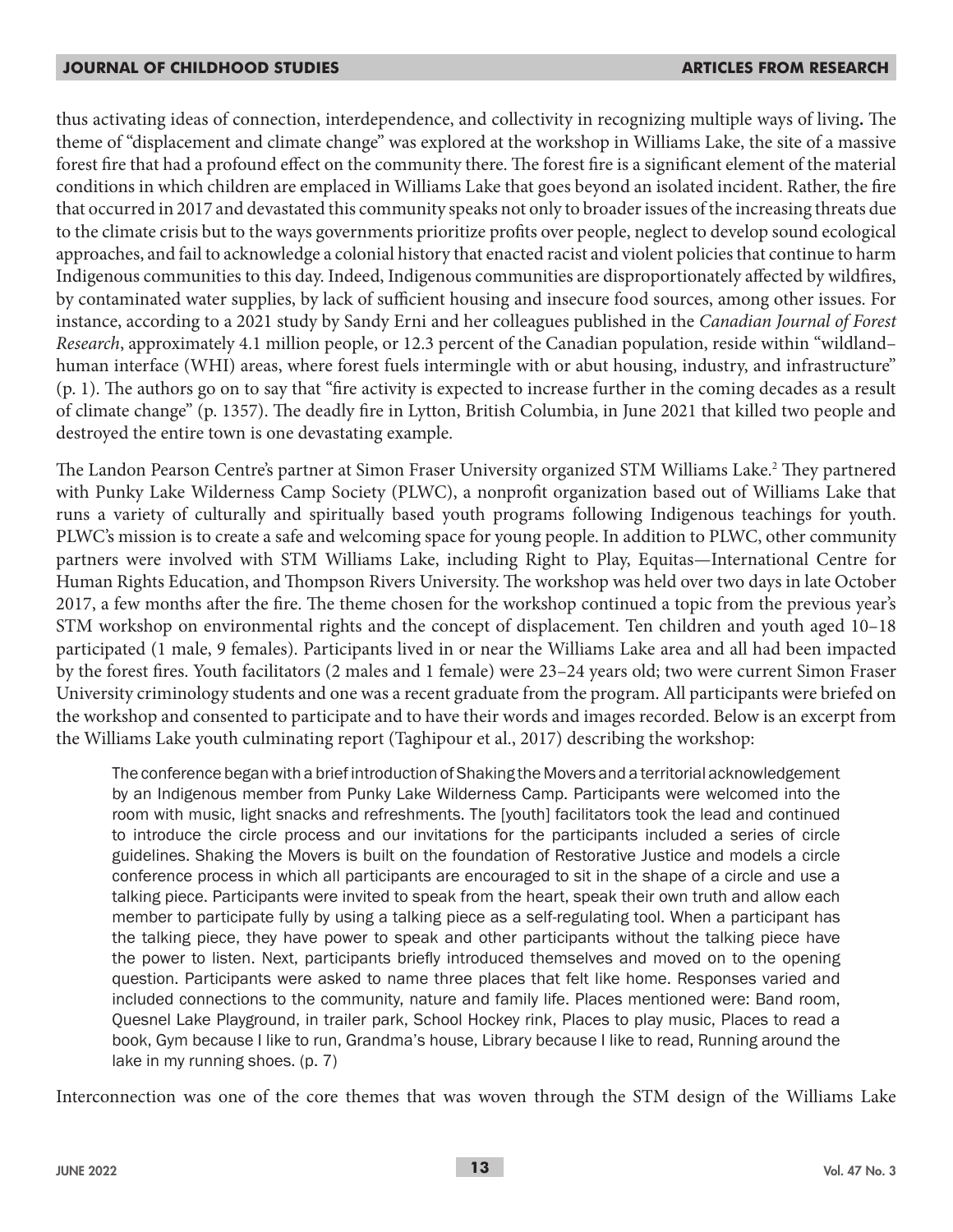workshop, which was intended to foster a collaborative and inclusive approach to shared learning with attention to broader historical and Indigenous elements that infused the local context and with a view to making long-term changes (Taghipour et al., 2017). Learning circles were a key feature of the Williams Lake workshop and all of the workshops held in British Columbia. The concept and practice of the learning circles emerged from restorative justice education. As Evans and Vaandering (2016) note, circles are "a learning community that nurtures the capacity of people to engage with one another and their environment in a manner that supports and respects the inherent dignity and worth of all" (p. 8). The authors name ten essential elements embodied in learning circles: acceptance of identity; inclusion; safety; acknowledgement; recognition; fairness; benefit of the doubt; understanding; independence; and accountability (p. 8). Several of these elements align with a common worlds approach while others, such as independence and accountability, do not. Nonetheless, the framework develops an ecological approach to children's rights and might be useful for critically considering the notion of participation (Gal, 2017). As Gal (2017) argues:

The ecological approach to children's rights stresses that to understand the phenomenon of child participation, it is necessary to consider conditions and processes that affect children and youth, expanding the environment under consideration to include children's families, communities, the professionals working with them, policy makers, and eventually, the entire regulatory regime. (p. 57)

It is here that I see a point of opening to consider a common worlds approach and to expand this list. This would mean that in addition to regulatory regimes, what needs to be added to this list has to do with the conditions of inequality resulting from colonial histories, uneven access to resources, and the impact of extractive industries for children and their families that deplete local environments, for example.

STM Williams Lake draws on and embellishes the ecological approach to engage children and youth in a number of ways. In facilitator training for the workshop, for instance, they drew from Boyes-Watson and Pranis's (2015) work on learning circles to introduce and close the workshop. In designing activities for the workshop, facilitators found innovative ways to engage with participants and communicate through imagery, text, and sound about their experiences living there. For instance, as the young participants drew pictures, danced and played in the outdoors, and offered their experiences of the fire, the youth facilitators, in turn, organized their responses using the symbol of a flower to name these experiences. They named the positive responses roses and the experiences that arose from the fire, or something they learned, buds; the negative challenges they saw as persisting after the fire they called thorns. The young people exchanged stories about the fire, recalling how it had displaced people and animals, making them all "leave where they call home." One person presented an image with a changing gradient (dark to light) as a metaphor for the stages of the forest fires, noting, "first, there was a lot of smoke. Then there was fire." In envisioning life after the fire, one person observed that "little plants and all the trees grew back from the fires and us growing as a community and supporting each other." In these words, likening the regrowth of the community to the regrowth of the forest, we hear how the fires activated and reorganized relationships. Another young person recalled that, "when the fires were here, for me, it wasn't that scary because God would protect our house and not leave us alone. We went to Victoria and the beaches. I liked the beach that I called the crab beach." She went on to describe how she imagined herself as a crab because "the crabs have a strong coat to protect them." These words reveal instances that signal human, nonhuman, and more-than-human interdependence that could be embellished by the facilitators with a view to creating a responsive climate pedagogy that moves beyond a focus on the individual child figure as steward.

Another example of an activity used by the STM Williams Lake facilitators that could be expanded to emphasize a common worlds approach, even though it relies heavily on a rights framing, is consideration of the CRC articles themselves. Young participants decided together which of the articles of the Convention could be used as prompts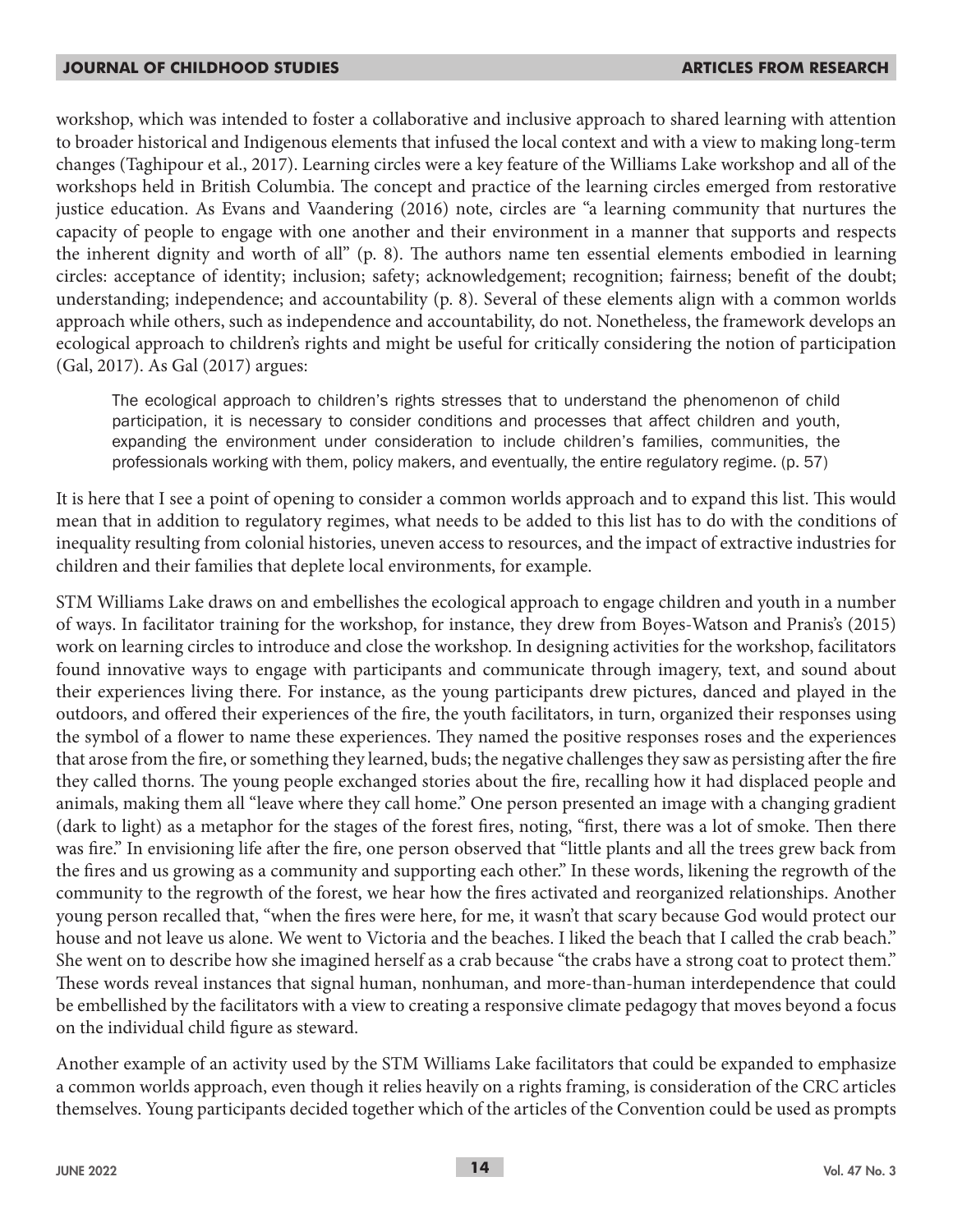for discussion or an activity. They selected Article 2, the right to live; Article 31, the right to play and rest; and Article 7, the right to a name, an identity, and belonging. As the young people moved among the trees in an outdoor space performing the ideas in each of the articles, they mimicked swaying branches, lay in the grass with their arms outstretched covering themselves in leaves, and wove in and out of the trees. The young people said that their movements were meant to convey ideas of play, rest, identity, and belonging. It seems to me that each topic, whether the right to live, play, or have an identity, could be considered using a common worlds approach emphasizing interdependence with human and nonhuman worlds in a way that would not preclude critically understanding the CRC, not only as an aspirational document but as one that emerges from neoliberal viewpoints. For instance, in focusing on children's right to live, a fulsome discussion would consider how an individual's right to live is intertwined with the rights of living and nonliving others. This discussion could extend beyond the individual child to consider how historical contexts and legacies create the conditions for inequalities to flourish that enable some to live fully and preclude this right for others. Such a discussion would excavate the system of valuation as well as inclusion and exclusion that is present and that shapes relationships. This would include a critical consideration of how the right to live is interlinked with histories of white settler colonialism, apparatuses of violence, and cultural understandings of relational care as well as an ethic of care. Thus, rather than viewing the article of the Convention in isolation, looking for a point of tension between children's rights and common worlds approaches would enable a broader discussion at an STM workshop. This would entail an instance of both an imperfect compromise and viewing the Convention as a living document with the possibility for revision in practice.

Another point where a possibility presents itself to reimagine the Shaking the Movers model is in the use of the learning circles. Each workshop not only begins with a learning circle but ends with one as a way to celebrate and bring closure to the gathering for participants. The circles offer an opportunity to express gratitude for time spent together, to exchange a marker of connection and care, and to acknowledge their interrelationship with place. During the final circle discussion on day two of the 2017 STM Williams Lake workshop, for instance, the children gathered in the circle to share their experiences of the weekend spent together. Everyone agreed that STM workshops generally should always take place outdoors and "not in rooms inside buildings." One participant noted that

global warming is killing a lot of animals, like up north polar bears—they are not only starving, they are drowning. But like lots of places, kids do have good ideas, but they think people with more experience have better ideas, but nobody asks us.

What these snippets of conversation convey is the importance of place and an acknowledgement that place shapes relationships and relationships shape place in ways that are inclusive of humans, animals, and weather, in this case. The young people's words display an understanding of the broader forces that shape their lives, such as global warming, and how they are not only impacted by these forces but how they, in turn, experience and impact them in ways that entangle with responsibilities and circumstances collectively. It seems to me to be a point of opening that might be leveraged in reimagining Shaking the Movers. Learning circles offer a way to shift children's-rights language to imagine a space beyond the individual child figure and emphasize interdependence, not only with other participants but with materials and nonhuman others that are part of the STM workshop experience.

The final feature of the STM model is the concept of movers. Following each workshop, the culminating reports that capture the ideas, words, artistic expressions, and perspectives of workshop participants are circulated to members of the Landon Pearson Centre's Child Rights Academic Network (CRAN). Landon Pearson has been convening CRAN annual meetings since 2008 at Carleton University to consider the STM reports. At each annual CRAN gathering held in early winter, Landon Pearson requires movers—those adults who have decision-making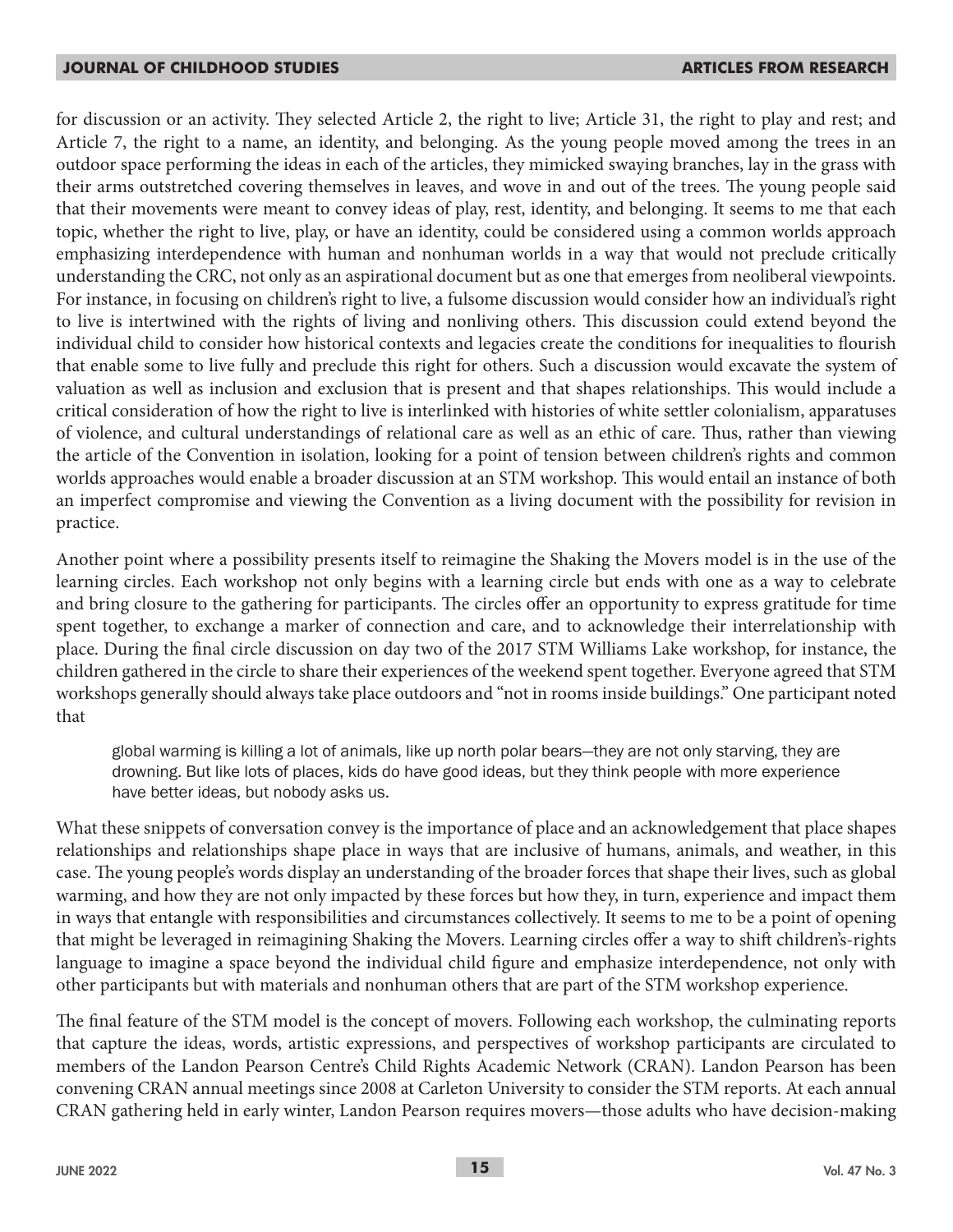powers that affect children's and young people's lives—to respond directly to what the young participants had to say in the culminating reports and to specify a tangible action in how they do their own work that they will take in response. The STM participants are invited to join the CRAN meeting virtually via Instagram Live to hear decision makers respond to their concerns and indicate how their perspectives will make a change in the work they do on behalf of children and young people. Part of the value of this component of the STM model is the possibility for social change led by young people who direct the agenda for adults.

In describing the STM Williams Lake workshop, one sees ways to reimagine the model through the lens of a common worlds approach. While the model begins with a rights-based framing that immediately sets up tensions, as noted earlier, regarding how human rights, undergirded by humanist philosophies and Eurocentric assumptions, inform this discourse (Benhabib, 2007; Merry, 2006) to focus on individuals recognizable as human and as holders of rights, the framing can be productively disrupted. Agency, as noted above, can be reimagined to move away from celebrating it as a mere expression of resistance or resourcefulness toward understanding agency as process that arises from relational, material, and contextual entanglements. While recognizing that STM presently tends to overemphasize the agency and resilience of children and young people, I would argue that through learning circles there is a way forward to offer a counter view to agency that interrogates the notion of resilience by attending to conditions of inequality that arise in historical, cultural, and political contexts. Other points of opportunity are seen in the ways STM emphasizes working collectively to create and enable social action, thereby undermining the notion of a universal, autonomous child figure that presupposes a notion of the subject as responsible citizen. The liberationist notions of voice, autonomy, and participation embedded in rights-based approaches are evident in the STM model; however, rather than foreclose the model entirely, I propose to pursue an imaginal approach with a view to finding ways to strengthen elements of the model for a youth engagement approach that works in a common worlds manner. This means taking seriously the notion of living rights in an expansive way to include human, nonhuman, and more-than-human entanglements. Following Spyrou et al. (2018), this approach demands a conceptual prying open of the concepts that anchor the STM framework—in this case, notions of agency, participation, and responsibility—to refigure them through interdependence and mutual accountability and to expose exclusionary practices arising from racialization, settler colonialism, and other elements that rightsbased approaches make invisible.

The concept of participation is particularly problematic in this regard in terms of inclusionary and exclusionary practices. In the case of Shaking the Movers, when children and young people are recruited to act on set grounds, some voices are necessarily amplified while others are disqualified and invalidated. Thus, participatory involvement alone cannot overcome these challenges. A critical perspective would acknowledge, instead, that regardless of good will and intentions, giving children opportunities to participate does not always ensure that their perspectives get heard appropriately and equally. In terms of the STM design, while the intent may be to engage children and young people, reimagining the model means attending to the ways knowledges are generated, valued, included, and excluded, which can only be accomplished using a critical lens of interdependence. This revision to the model would significantly improve the STM design.

Finally, in bringing into dialogue children's rights and common worlds approaches through the example of STM Williams Lake, Hanson and Nieuwenhuys's (2013) notion of children's rights as a living practice provides a pathway. It offers a way to consider rights as an imperfect compromise negotiated temporally and contextually. What it accomplishes is to expose the many tensions that arise when attempting to look for points of overlap between a common worlds approach and a rights-based approach, including asymmetrical power, logics of colonialism, and rights-based techniques steeped in an Anglo-Eurocentric worldview that narrowly defines the human of human rights. Once these tensions are exposed, I would argue that negotiating this imperfect compromise is much more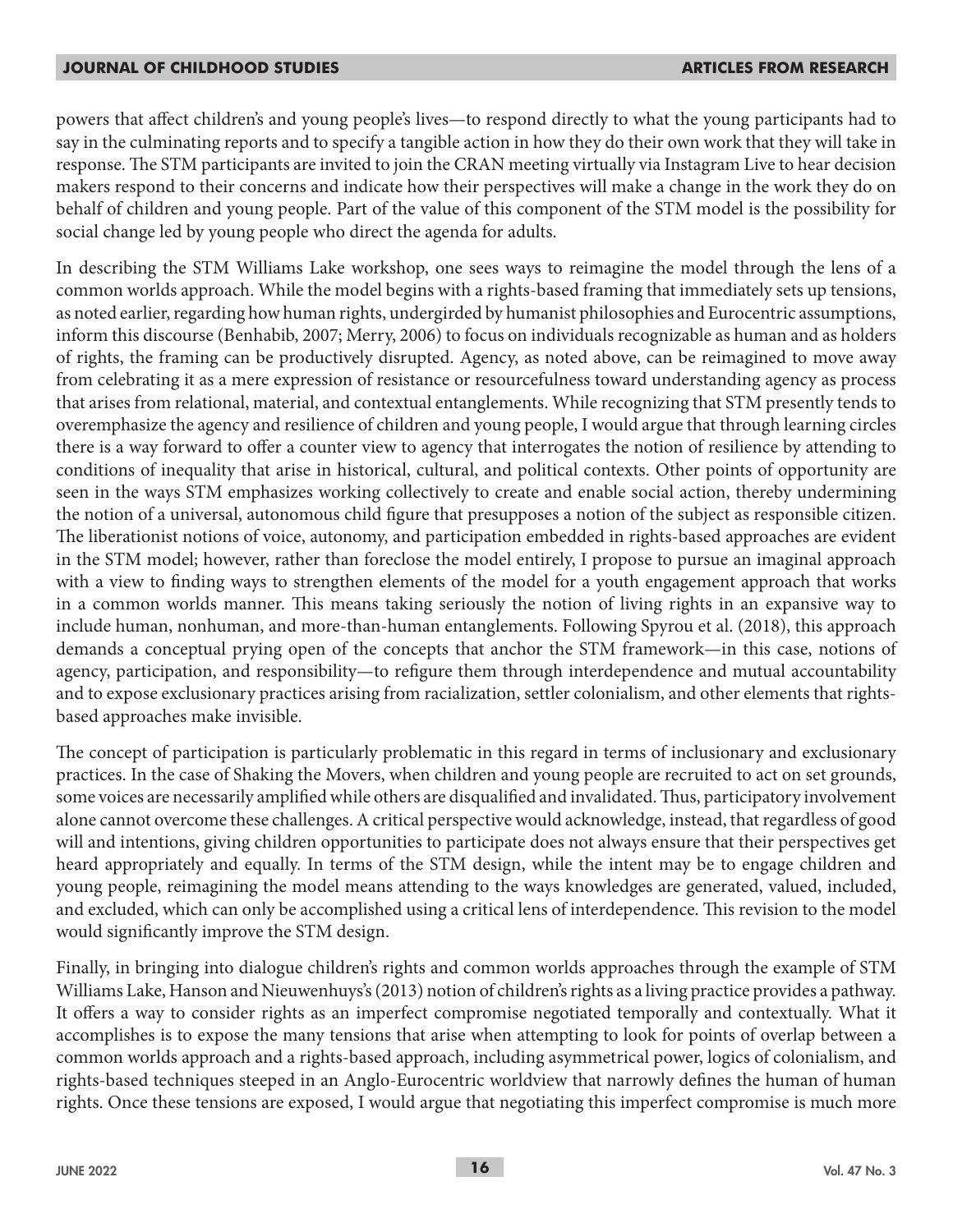possible. While this movement may not go as far as a common worlds approach demands, it seems to me to be a helpful beginning toward the reconfiguration of the child figure beyond a liberal ethics view at the centre of a rights model. I concur with Stuart Aitken (2018), who argues that "universal child rights have not worked" (p. 707) and calls for a radical, sustainable ethics that "dares to admit that children's humanity is something more than we, as adults, can imagine" (p. 707). Aitken points to an overlap between children's rights and all-too-human approaches in arguing for expanding a rights-based approach that would "understand us as all-too human, as more than our corporeal selves" (p. 707); he writes that a posthumanist perspective "questions what precisely we can and should have rights over" (p. 707). Indeed, in contemplating STM Williams Lake, the children and young people who participated there understood this question of rights and power in terms of their lives and lived experiences. Aitken's notion of *lifespace* comes to mind here. He asks children's rights scholars: What would happen if we "give up on children as monadic beings, as subjects and objects of rights, with all the specific and singular rights that accrue to those positions?" (2018, p. 709). I would argue that the design of the STM Williams Lake workshop, with its emphasis on communal, inclusive, and shared practices and the use of a restorative justice framing drawing on learning circles in its design, amplifies this view of agency that is not exclusively human and participation that does not rest on individuals but is conceived as collective.

## **To conclude**

To conclude, I point to Shenila Khoja-Moolji's (2017) concept of an ethic of interdependency and alliance, which seems to me particularly useful in interrogating a rights-based approach and how it might overlap with a common worlds approach. Khoja-Moolji notes that one of the obstacles that prevents us from recognizing alternative conceptions of human dignity and ways of living is the false assumption that the discourse of human rights, with its moral authority and links with powerful mechanisms like the UN institutions, is the only conception of human dignity. She argues for transforming human rights from a call to "commonality in spite of differences to a call that acknowledges differences and seeks to practice pluralism" (p. 398). Reflecting on her own research, she calls for "a strong ethic of alliance with, and interdependence across all forms of living, even as villagers sought to improve individual well-being" (p. 395). She talks about replacing the unitary subject of human rights or the delinked body that is alternately vulnerable, suffering, and empowered, stating that, "in such modes of living, the human body is no longer the center but part of a wider assemblage whose meaning comes from the interactions of all of its parts" (p. 394 Again, it seems to me that this wider assemblage includes nonhuman and more-than-human others, which has relevance for reimagining Shaking the Movers with an ethic of interdependency and alliance.

In bringing a common worlds approach into dialogue with a rights-respecting one in this paper, my expectation has not been to arrive at some consensus or uniformity. Rather, my interest has been to offer possible points of rupture to intervene in revisioning the STM model in order to create it in a way that is attuned to a productive common worlds pedagogy. This revisioning includes a call to expand STM to see children as part of a wider assemblage that includes human, material, nonhuman, and more-than-human interdependence.

In *Beyond Stewardship*, Affrica Taylor (2012) notes that

children's often-playful encounters with the more-than-human display openness to the "becoming with" dance of relating of which Haraway (2008) speaks. As she notes, regardless of the ways in which our human-centric educational frameworks position children—as individuating human beings developing rational autonomy, as individual learners about the world, and/or as individual change agents in the making—children's actual worldly relations far exceed our binary schema. (p. 10)

The worldly relations of participants in the STM Williams Lake workshop far exceeded a static binary schema.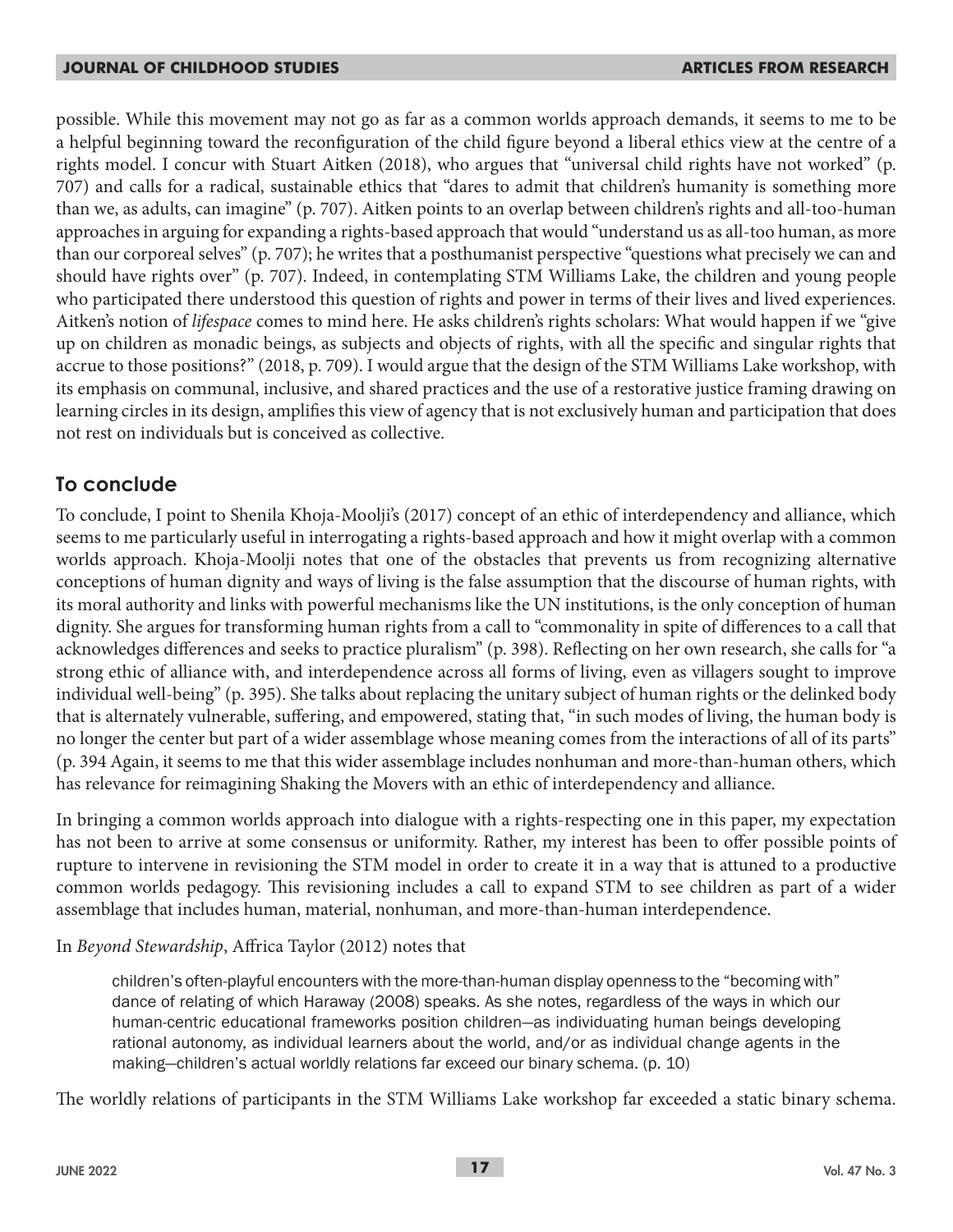As a case to consider for moving forward in future with STM, I would argue that the design of the Williams Lake workshop presents an opportunity to embrace dynamism, to promote an ethic of interdependence with nonhuman and more-than-human worlds and to honour the dignity and shared humanity inclusive of children and young people, nonhuman, material, and more-than-human elements of lived experiences. To see these moments as pedagogical openings means to honour silence, to unfix social ontologies, and to actively be in reciprocal relationships. Haraway (2008) calls this "cohabiting with a difference in ways that allow all species to 'flourish'" (p. 301). Thus, in reenvisaging the STM model, the intent is to provoke an opening up of thought and to acknowledge multiple and diverse conceptualizations of human, nonhuman, and more-than-human in order to see rights as nodes of imperfect compromise in networks of relations. This reimagined Shaking the Movers holds a space to critically consider the entanglements, that is, the tensions that entangle and are entangled when people live their lives being human and more-than-human.

<sup>1</sup> Reports from the all Shaking the Movers workshops are available on the Landon Pearson Centre website under the Shaking the Movers tab: https://carleton.ca/landonpearsoncentre/shaking-the-movers/

<sup>2</sup> To read the Shaking the Movers Williams Lake report: https://carleton.ca/landonpearsoncentre/wp-content/uploads/Shaking-the-Movers-BC8.compressed.pdf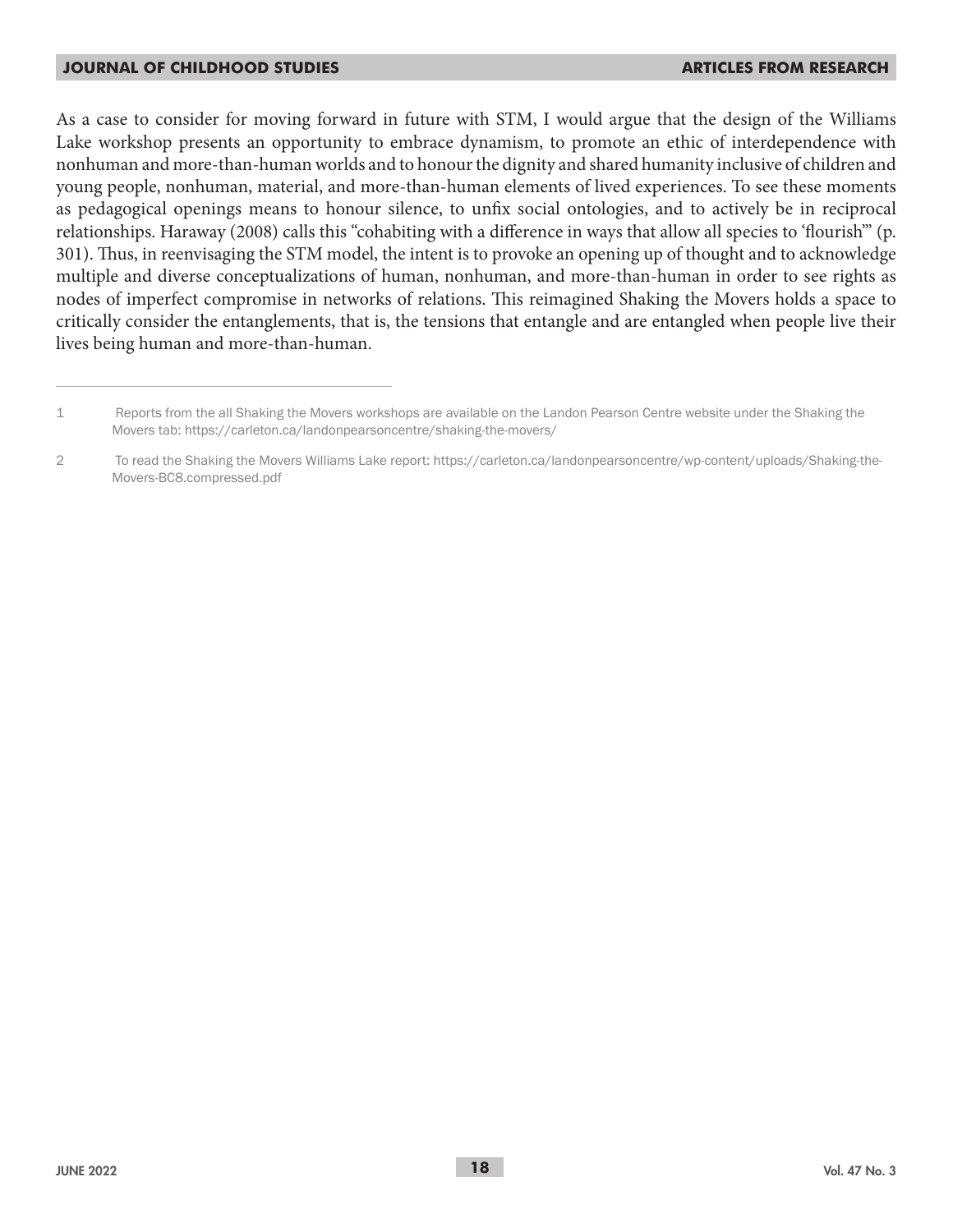### **References**

Aitken, S. (2018). *Young people, rights, and place: Erasure, neoliberal politics, and postchild ethics*. Routledge.

- Balagopalan, S. (2018). *Inhabiting "childhood": Children, labour and schooling in postcolonial India*. Palgrave Macmillan.
- Benhabib, S. (2007). Another universalism: On the unity and diversity of human rights. *Proceedings and Addresses of the American Philosophical Association, 81*(2), 7–32. https://www.jstor.org/stable/27653991
- Boyden, J. (2003). Children under fire: Challenging assumptions about children's resilience. *Children, Youth, and Environments, 13*(1), 1–29. https://www.jstor.org/stable/10.7721/chilyoutenvi.13.1.0001
- Boyes-Watson, C., & Pranis, K. (2015). *Circle forward. Building a restorative school community*. Living Justice Press.
- Cohen, T., Colebrook, C., & Hillis Miller, J. (2011). *Theory and the disappearing future. On de Man, on Benjamin*. Routledge.
- Erni, S., Johnston, L., Boulanger, Y., Manka, F., Bernier, P., Eddy, B., Christianson, A., Swystun, T., & Gauthier, S. (2021, April 9). Exposure of the Canadian wildland–human interface and population to wildland fire, under current and future climate conditions. *Canadian Journal of Forest Research, 51*(9), 1357–1367. https://doi.org/10.1139/cjfr-2020-0422
- Evans, K. R., & Vaandering, D. (2016). *The little book of restorative justice in education*. Skyhorse.
- Gal, T. (2017). An ecological model of child and youth participation. *Children & Youth Services Review, 79,* 57–64. https://psycnet.apa. org/doi/10.1016/j.childyouth.2017.05.029
- Hanson, K., & Nieuwenhuys, O. (2013). *Reconceptualizing children's rights in international development: Living rights, social justice, translations*. Cambridge University Press.
- Haraway, D. (2008) *When species meet.* University of Minnesota Press.
- Khoja-Moolji, S. (2017). The making of humans and their others in and through transnational human rights advocacy: Exploring the cases of Mukhtar Mai and Malala Yousafzai. *Signs, 42*(2). https://doi.org/10.1086/688184
- Kraftl, P. (2006). Building an idea: The material construction of an ideal childhood. *Transactions of the Institute of British Geographers, 31*(4), 488–504. http://dx.doi.org/10.1111/j.1475-5661.2006.00225.x
- Latour, B. (2005). *Reassembling the social: An introduction to actor-network-theory*. Oxford University Press.
- Merry, S. E. (2006). Transnational human rights and local activism: Mapping the middle. *American Anthropologist, 108*(1), 38–51. https:// doi.org/10.1525/aa.2006.108.1.38
- Nieuwenhuys, O. (1998). Global childhood and the politics of contempt. *Alternatives, 23*(3), 267–289. https://doi. org/10.1177030437549802300301
- Osgood, Jayne and Kerry H. Robinson (2019) Re-turns and dis/continuities of feminist thought in childhood research: Indebtedness and entanglements. In J. Osgood & K. H. Robinson (Eds.), *Feminists researching gendered childhoods: Generative entanglements* (pp. 17-40) Bloomsbury.
- Pacini-Ketchabaw, V., & Khattar, R. (2018). *Pedagogies for times of climate change: Closing the gap between nature and culture*. Ontario Ministry of Education. http://www.edu.gov.on.ca/childcare/brief\_5\_pedagogies\_en.pdf
- Pacini-Ketchabaw, V., & Taylor, A. (2019). *The common worlds of children and animals: Relational ethics for entangled lives*. Routledge.
- Pearson, L., & Collins, T. (2011). *Shaking the movers. A model for collaborative engagement*. https://carleton.ca/landonpearsoncentre/ shaking-the-movers/
- Spyrou, S., Rosen, R., & Cook, D. (Eds.). (2018). *Reimagining childhood studies*. Bloomsbury.
- Taghipour, M., Morrison, B., & Wright, L. (2017). *Children on the move: STM British Columbia on climate change*. https://carleton.ca/ landonpearsoncentre/shaking-the-movers/